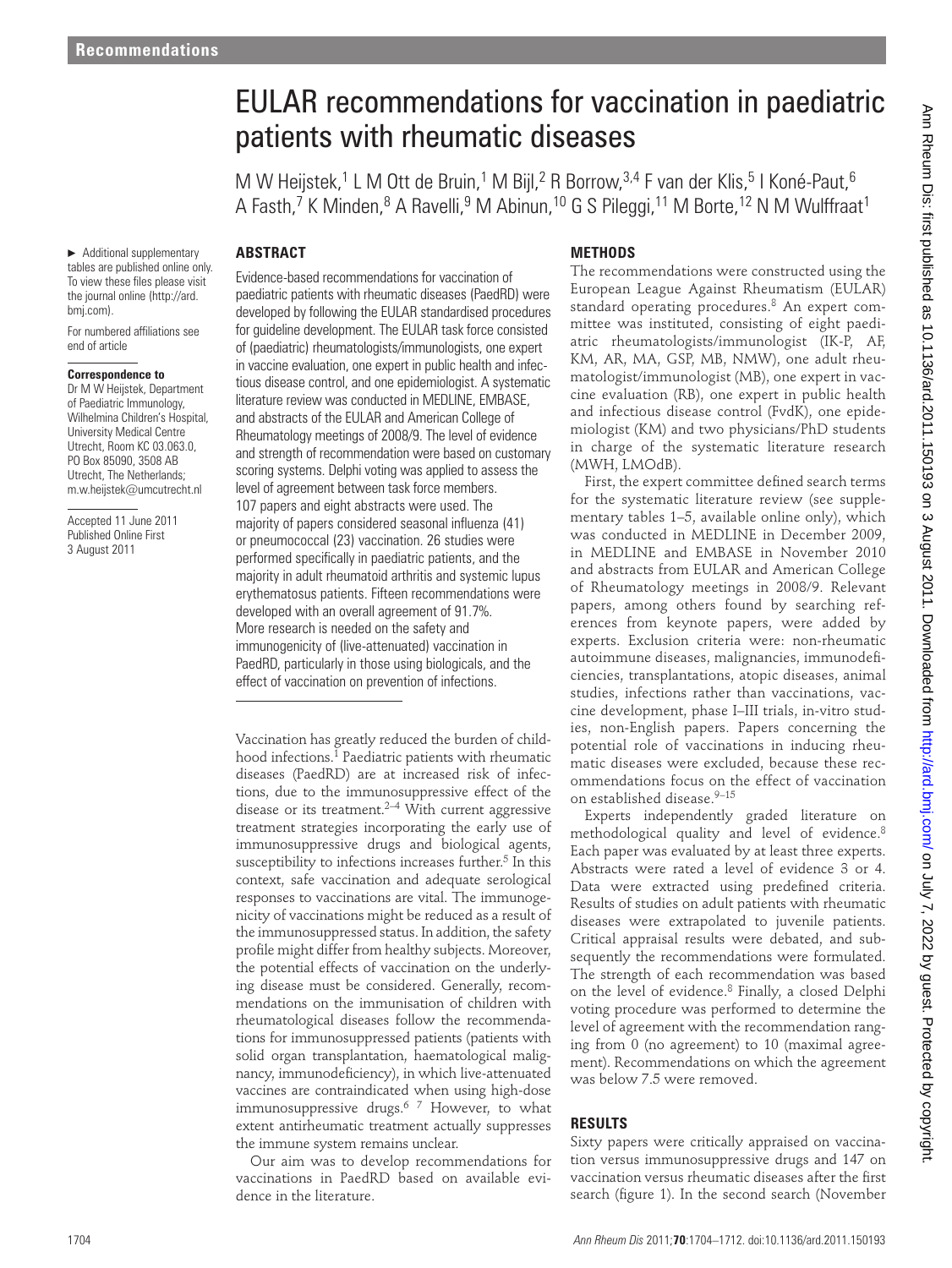2010), six of the included abstracts had come out as full text papers and three additional papers were found. Evidence on vaccinations versus immunosuppressive drugs (table 1) and versus rheumatic diseases (table 2) was summarised. The task force agreed on 15 recommendations, reaching a level of agreement of 7.9-9.8 (table 3).

Noteworthy was that antibody responses were taken as surrogate endpoints for efficacy in all studies; only three studies evaluated the occurrence of infections (pneumococcal, flu, varicella) after vaccination.<sup>16–18</sup> Most studies were powered for immunogenicity analysis, not safety. Results on safety should be interpreted with caution.

#### **Medication use**

*When indicated according to national guidelines, non-live vaccines can be administered to PaedRD patients using glucocorticosteroids, diseasemodifying antirheumatic drugs (DMARD) and/or anti-tumour necrosis factor alpha (TNF*α*) therapy.*

Non-live composite vaccines administered to patients on glucocorticosteroids, DMARD or anti-TNFα treatment do not aggravate disease or cause serious adverse events in comparison with healthy subjects. For glucocorticosteroids this was shown for the hepatitis B virus (HBV) vaccine, flu and pneumococcal polysaccharide vaccine (PPV). 19–30 For methotrexate the safety of the flu and 23-valent PPV (PPV23) was shown in adult rheumatoid arthritis and systemic lupus erythematosus (SLE) patients.<sup>21</sup> 25 26 30–32 Data on DMARD other than methotrexate were scarce.<sup>19 21–23 25–27 30 33–37</sup> Non-live vaccines were safe in those studies, with similar disease activity following flu and PPV vaccination and no serious adverse events. 21–23 25 27 30 33 Regarding biological agents, PPV23, the heptavalent pneumococcal conjugate vaccine (PCV7) and the flu vaccine were safe in patients on anti-TNFα treatment.<sup>16 21 28 31 32 38</sup> Data on other biological agents were too limited to make definite statements on safety.

In patients using rituximab, disease activity was similar before and after influenza vaccination and adverse events after flu, PPV23 and tetanus toxoid (TT) vaccination were comparable to healthy controls and patients without rituximab.<sup>39–41</sup> Influenza vaccination in patients on tocilizumab (anti-interleukin 6) did not induce disease flares 36

It is recommended to determine pathogen-specific antibody concentra*tions after vaccination in PaedRD patients on high-dose glucocorticosteroids (*≥*2 mg/kg or a total dose of* ≥*20 mg/day for 2 weeks or more) or on rituximab, and can be considered in patients on anti-TNF*α *treatment at the time of vaccination.*

In contrast to the good serological responses while using low-dose glucocorticosteroids (in children <0.5–2.0 mg/kg per day<sup>25 28</sup> or <10 mg/day<sup>20 21 23 24 26 27 29</sup> in adults), three studies including adult patients on glucocorticosteroids greater than 10 mg/day showed reduced responses to influenza vaccination. 19 22 30

Rituximab blunted the immune response to TT and flu vaccines when administered 1 month after treatment.<sup>35 39–43</sup> When these vaccinations were administered 6–10 months after rituximab, immune responses were adequate<sup>39 40</sup> to reduced.<sup>44</sup> Similarly, the immune response to PPV23 administered 6–7 months after rituximab treatment was reduced. 39–41 43 44

Anti-TNFα treatment did not reduce the percentage of patients reaching protective antibody concentrations after TT, flu and pneumococcal vaccinnation,  $16$  21 24 28 31 37 38 43 45-50 although some studies found lower geometric mean antibody concentrations (GMC). 31 51 52 Thirty-one juvenile idiopathic arthritis (JIA) patients on anti-TNFα treatment had similar protection rates after PCV7 as patients without anti-TNFα. However, GMC to three serotypes were lower.<sup>16</sup> Reduced responses were also described in 10 spondylarthropathy patients on anti-TNF $\alpha$  therapy.<sup>53</sup> Measuring pathogen-specific antibodies can be considered in patients on anti-TNFα therapy.



**Figure 1** Search strategy for the systematic literature review. Two searches were performed, (A) one for vaccinations in combination with paediatric auto-inflammatory or rheumatic diseases and (B) one for vaccinations in combination with immunosuppressive drugs. \*An additional search was performed in PubMed and EMBASE in November 2010 using the same search string to obtain additional recently published papers.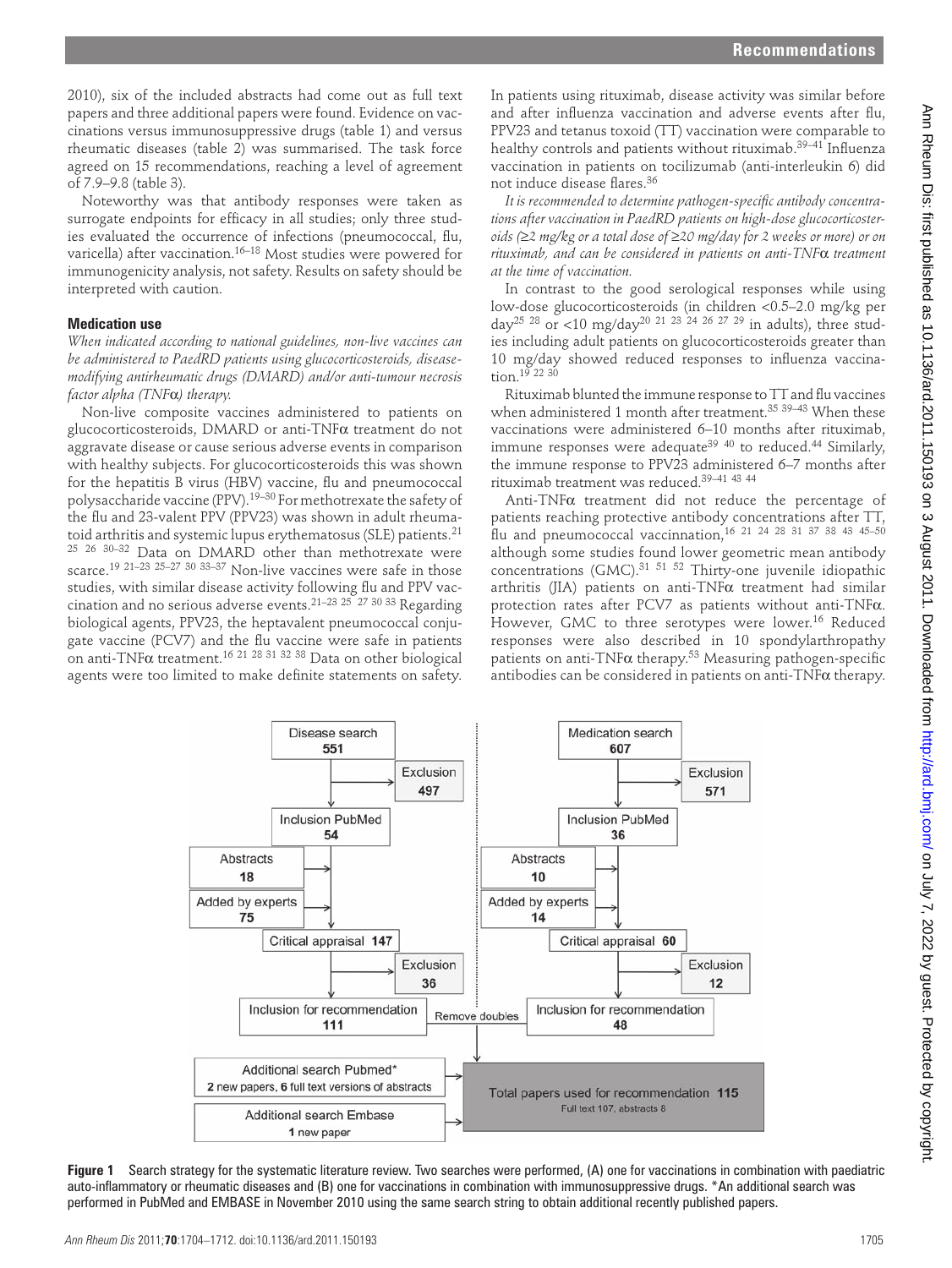|  | Table 1 Immunosuppressive drugs vs immunogenicity and safety of vaccination |  |  |  |  |
|--|-----------------------------------------------------------------------------|--|--|--|--|
|--|-----------------------------------------------------------------------------|--|--|--|--|

|                                                              | <b>Studies (abstract)</b>                           | Patients (juvenile)/<br>healthy controls                                                                                                                                                                                 | LoE    | <b>Immunogenicity (LoE)</b>                                                                                                                                                                                                                                                                         | Safety (LoE)                                                                                                                                                               |
|--------------------------------------------------------------|-----------------------------------------------------|--------------------------------------------------------------------------------------------------------------------------------------------------------------------------------------------------------------------------|--------|-----------------------------------------------------------------------------------------------------------------------------------------------------------------------------------------------------------------------------------------------------------------------------------------------------|----------------------------------------------------------------------------------------------------------------------------------------------------------------------------|
| Corticosteroids*                                             | 14(1)                                               | 1087 (147)/288                                                                                                                                                                                                           | $1B-4$ | Good immunogenicity HBV (2A), flu<br>(2A), PPV (2B), VZV (3) on GC <10 mg/<br>day                                                                                                                                                                                                                   | Composite vaccines safe in 287<br>patients (1B)                                                                                                                            |
|                                                              |                                                     |                                                                                                                                                                                                                          |        | Lower response to flu on $GC > 10$ mg/day<br>(3), trend to lower response to VZV on GC<br>$<$ 10 mg/day (+ other immunosuppressive<br>drugs) (3)                                                                                                                                                    | Live vaccines (VZV, MMR booster,<br>YFV booster) safe in 35 patients on<br>$GC$ < 10 mg/day (3)                                                                            |
| Methotrexate                                                 | 18(3)                                               | 1758 (230)/226                                                                                                                                                                                                           | $2A-4$ | Good immunogenicity HBV (2A), flu<br>(2A), TT (4), MMR (3) with methotrexate<br>$<$ 15 mg/m <sup>2</sup> /week                                                                                                                                                                                      | Composite vaccines safe in 200<br>patients (2A)                                                                                                                            |
|                                                              |                                                     |                                                                                                                                                                                                                          |        | Lower response to PPV23 on methotrexate<br>13-25 mg/week (2A), trend to lower<br>response to VZV on methotrexate<br>12-25 mg/m <sup>2</sup> /week (3)                                                                                                                                               | Live vaccines (VZV, MMR booster,<br>YFV booster) safe in 135 patients on<br>methotrexate $<$ 15 mg/m <sup>2</sup> /week (3)                                                |
| Other DMARD                                                  | 10(1)                                               | 627 (49)/231                                                                                                                                                                                                             | $1B-4$ | Good immunogenicity PPV on AZA and<br>CFM (3)                                                                                                                                                                                                                                                       | Composite vaccines safe in 210<br>patients (1B)                                                                                                                            |
|                                                              |                                                     |                                                                                                                                                                                                                          |        | Lower response to flu on AZA, CFM and<br>HCO (2A)                                                                                                                                                                                                                                                   | YFV booster safe in 44 patients (4)                                                                                                                                        |
| Anti-TNF $\alpha$                                            | 23(4)                                               | 2181 (186)/318                                                                                                                                                                                                           | $1B-4$ | Good immunogenicity flu (2A), PPV23 (1B),<br>PCV (2B), MMR (3), TT (4)                                                                                                                                                                                                                              | Composite vaccines safe in 414<br>patients (2A)                                                                                                                            |
|                                                              |                                                     |                                                                                                                                                                                                                          |        | Lower response to PPV23 (2A), PCV7 (4),<br>HBV (3), trend to lower response to YFV (3)                                                                                                                                                                                                              | Live booster (MMR, YFV) vaccines<br>safe in 28 patients (3)                                                                                                                |
| Rituximab                                                    | 6(1)                                                | 313 (0)/70                                                                                                                                                                                                               | $1B-4$ | Good immunogenicity TT 6 months after<br>rituximab (1B)<br>Lower response to flu (2A), PPV23 (1B)                                                                                                                                                                                                   | Composite vaccines safe in 133<br>patients (1B)<br>YFV booster vaccine safe in 3                                                                                           |
| Anti-IL-6                                                    | 2(2)                                                | 98 (31)/19                                                                                                                                                                                                               | 3      | Good immunogenicity flu (3)                                                                                                                                                                                                                                                                         | patients (4)<br>Composite vaccines safe in 31                                                                                                                              |
| Anti-CD11a                                                   | 1(0)                                                | 62(0)/0                                                                                                                                                                                                                  | 1B     | Good immunogenicity PPV23 compared to<br>placebo in 62 psoriasis patients (1B)<br>Lower TT-specific antibodies, but similar                                                                                                                                                                         | patients (3)<br>NA                                                                                                                                                         |
|                                                              |                                                     | vaccine; TNF, tumour necrosis factor; TT, tetanus toxoid vaccine; YFV, yellow fever vaccine.<br>Data were too limited to construct recommendations on the<br>measurement of antibody concentrations in patients on newer |        | LoE, level of evidence; MMR, measles, mumps, rubella vaccine; NA, not applicable; PCV7, 7-valent pneumococcal conjugate vaccine; PPV23, 23-valent pneumococcal polysaccharide<br>The immunogenicity of vaccines has predominantly been<br>tested in adult patients on standard dose methotrexate of | AZA, azathioprine; CFM, cyclophosphamide; DMARD, disease-modifying antirheumatic drugs; GC, glucocorticosteroids; HBV, hepatitis B virus vaccine; HCQ, hydroxychloroquine; |
|                                                              |                                                     | In PaedRD patients with an indication for pneumococcal or influenza                                                                                                                                                      |        | 15 mg/week. Responses to vaccines were sufficient in patients<br>using methotrexate, except for the PPV23 vaccination, and pos-                                                                                                                                                                     |                                                                                                                                                                            |
|                                                              |                                                     | vaccination, it is recommended to vaccinate before rituximab use when-                                                                                                                                                   |        | sibly for other polysaccharide vaccines. Protection rates were                                                                                                                                                                                                                                      |                                                                                                                                                                            |
|                                                              |                                                     | Rituximab impairs the immune response until 6 months after                                                                                                                                                               |        | comparable with patients without methotrexate or healthy<br>controls after HBV (one study), flu (five studies) and TT vac-                                                                                                                                                                          |                                                                                                                                                                            |
|                                                              |                                                     | treatment. $35\ 39-41\ 43\ 44$ In eight rheumatoid arthritis patients<br>receiving flu and PPV23 vaccination 6 days before initiating                                                                                    |        | cination (one study). <sup>21</sup> <sup>24-26</sup> <sup>30</sup> <sup>45</sup> <sup>46</sup> In contrast, in all seven stud-<br>ies including the T-cell-independent PPV, lower responses were                                                                                                    |                                                                                                                                                                            |
|                                                              |                                                     | rituximab treatment, responses were comparable to patients<br>without rituximab, <sup>44</sup> suggesting that immunisations should be                                                                                   |        | found in patients treated with methotrexate 15 mg/week, or<br>in a minority with 15–25 mg/week. <sup>24 32</sup> <sup>48 50 52 56 57</sup> The effect                                                                                                                                               |                                                                                                                                                                            |
|                                                              | given before rituximab treatment whenever possible. |                                                                                                                                                                                                                          |        | of synthetic DMARD other than methotrexate on antibody                                                                                                                                                                                                                                              |                                                                                                                                                                            |
|                                                              |                                                     | In PaedRD patients with a contaminated wound, it is suggested to<br>administer tetanus immunoglobulin to patients treated with rituximab                                                                                 |        | responses is unknown, because results of studies were con-<br>tradictory. <sup>19</sup> <sup>21-23</sup> <sup>25</sup> <sup>27</sup> <sup>30</sup> <sup>33</sup> <sup>34</sup> In those patients, determining                                                                                       |                                                                                                                                                                            |
|                                                              |                                                     | in the past 6 months, because responses to TT vaccination can be                                                                                                                                                         |        | pneumococcal serotype-specific antibody concentrations after                                                                                                                                                                                                                                        |                                                                                                                                                                            |
|                                                              |                                                     | Responses to TT vaccination are reduced in the first month                                                                                                                                                               |        | PPV23 vaccination can be considered. If responses are insuf-<br>ficient, the conjugate vaccine can be considered, because this                                                                                                                                                                      |                                                                                                                                                                            |
|                                                              |                                                     | after rituximab treatment, whereas responses 6 months after<br>rituximab treatment are adequate. The immune response in                                                                                                  |        | vaccine may be more immunogenic in immunocompromised<br>patients. <sup>58</sup>                                                                                                                                                                                                                     |                                                                                                                                                                            |
| biological agents. 36 37 54 55<br>ever possible.<br>reduced. |                                                     | the period between the first and sixth month after rituximab                                                                                                                                                             |        |                                                                                                                                                                                                                                                                                                     |                                                                                                                                                                            |
|                                                              |                                                     | treatment is currently unknown. <sup>39 42</sup> As responses to TT vac-<br>cination may be reduced, the committee suggests administer-                                                                                  |        | Live-attenuated vaccines<br>It is recommended to withhold live-attenuated vaccines in PaedRD patients                                                                                                                                                                                               |                                                                                                                                                                            |
|                                                              |                                                     | ing tetanus immunoglobulin in patients with a contaminated<br>wound that have been treated with rituximab in the past                                                                                                    |        | on high-dose DMARD, high-dose glucocorticosteroids or biological agents.<br>However, vaccination can be considered on a case-to-case basis weighing                                                                                                                                                 |                                                                                                                                                                            |
|                                                              | on methotrexate at the time of vaccination.         | It is recommended to determine pneumococcal serotype-specific<br>antibody concentrations after PPV23 vaccination in PaedRD patients                                                                                      |        | the risk of infections versus the hypothetical risks of vaccination.<br>According to the manufacturer's statement, live-attenuated<br>vaccines should not be administered to immunosuppressed<br>patients, given the risk of inducing infection by vaccination.                                     |                                                                                                                                                                            |
| 6 months.                                                    |                                                     |                                                                                                                                                                                                                          |        |                                                                                                                                                                                                                                                                                                     |                                                                                                                                                                            |

## **Live-attenuated vaccines**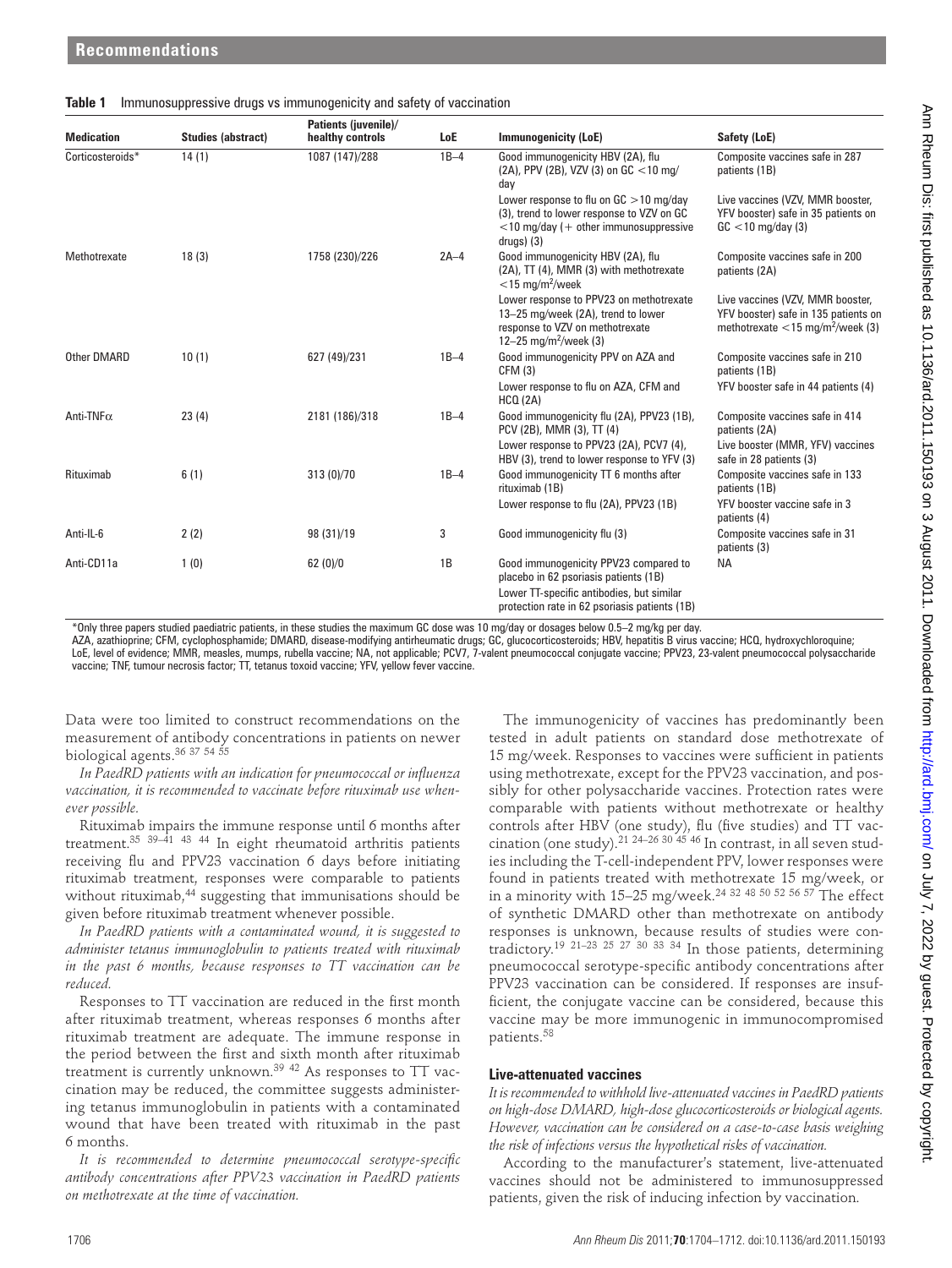#### **Table 2** Immunogenicity and safety of vaccinations in PaedRD

| <b>Vaccine</b>                    | <b>Studies (abstract)</b> | healthy controls                                                                                                                                                                                                                                                                                                                                                                                                                                                                                                                                                                                                                                                                                                            | LoE         | <b>Immunogenicity (LoE)</b>                                                                                                                                                                                                                                                                                                                                                                                                                                                                                                                                                                                                                                                                                                                                                                                                                                                                                                                                                                                                                                                                | Safety (LoE)                                                                                                                                                                                                                                                                                                                                                                                                                                                                                                                                                                                                                               |
|-----------------------------------|---------------------------|-----------------------------------------------------------------------------------------------------------------------------------------------------------------------------------------------------------------------------------------------------------------------------------------------------------------------------------------------------------------------------------------------------------------------------------------------------------------------------------------------------------------------------------------------------------------------------------------------------------------------------------------------------------------------------------------------------------------------------|-------------|--------------------------------------------------------------------------------------------------------------------------------------------------------------------------------------------------------------------------------------------------------------------------------------------------------------------------------------------------------------------------------------------------------------------------------------------------------------------------------------------------------------------------------------------------------------------------------------------------------------------------------------------------------------------------------------------------------------------------------------------------------------------------------------------------------------------------------------------------------------------------------------------------------------------------------------------------------------------------------------------------------------------------------------------------------------------------------------------|--------------------------------------------------------------------------------------------------------------------------------------------------------------------------------------------------------------------------------------------------------------------------------------------------------------------------------------------------------------------------------------------------------------------------------------------------------------------------------------------------------------------------------------------------------------------------------------------------------------------------------------------|
| BCG*                              | 10(0)                     | 16124 (16063)/65                                                                                                                                                                                                                                                                                                                                                                                                                                                                                                                                                                                                                                                                                                            | $2B-4$      | Lower responses to PPD in 115 JIA<br>patients and 20 SLE patients several<br>years after BCG (2B)                                                                                                                                                                                                                                                                                                                                                                                                                                                                                                                                                                                                                                                                                                                                                                                                                                                                                                                                                                                          | Local inflammation at BCG site in 8169<br>Kawasaki disease patients (3)                                                                                                                                                                                                                                                                                                                                                                                                                                                                                                                                                                    |
| HAV/HBV                           | 9(2)                      | 432 (49)/56                                                                                                                                                                                                                                                                                                                                                                                                                                                                                                                                                                                                                                                                                                                 | $2B-3$      | Good immunogenicity HAV in 10 patients<br>(3) and HBV in 344 patients (2B)Lower<br>responses HBV in 44 RA patients (3), and in<br>40 SpA patients on anti-TNF $\alpha$ (3)                                                                                                                                                                                                                                                                                                                                                                                                                                                                                                                                                                                                                                                                                                                                                                                                                                                                                                                 | HAV safe; no worsening of disease in 10<br>patients (3) HBV safe; similar disease<br>activity as non-vaccinated patients in 44<br>patients (2B), no worsening of disease<br>in 77 patients (3), no severe AE in 293<br>patients (3)                                                                                                                                                                                                                                                                                                                                                                                                        |
| Hib                               | 2(0)                      | 85(0)/0                                                                                                                                                                                                                                                                                                                                                                                                                                                                                                                                                                                                                                                                                                                     | 3           | Good immunogenicity in 85 patients (3)                                                                                                                                                                                                                                                                                                                                                                                                                                                                                                                                                                                                                                                                                                                                                                                                                                                                                                                                                                                                                                                     | Safe; no worsening of disease in 85<br>patients (3)                                                                                                                                                                                                                                                                                                                                                                                                                                                                                                                                                                                        |
| <b>HPV</b><br>Flu                 | 1(1)<br>41(4)             | 22 (22)/0<br>2551 (131)/901                                                                                                                                                                                                                                                                                                                                                                                                                                                                                                                                                                                                                                                                                                 | 4<br>$1B-3$ | ΝA<br>Good immunogenicity in 1035 patients<br>(1B-3)Good immunogenicity, but lower<br>GMC or lower responses to 1 strain in<br>408 patients (1B-3) Lower responses on<br>immunosuppressive drugs in 760 patients<br>(1B-3) Lower responses in 206 patients<br>$(1B-2B)$                                                                                                                                                                                                                                                                                                                                                                                                                                                                                                                                                                                                                                                                                                                                                                                                                    | Safe; no serious AE in 22 patients (4)<br>Safe; similar disease activity as non-<br>vaccinated patients in 429 patients<br>(1B-2B), no worsening of disease in<br>871 patients (3), similar AE as HC in 177<br>patients (2B)                                                                                                                                                                                                                                                                                                                                                                                                               |
| Meningococcal                     | 1(0)                      | 234 (234)/0                                                                                                                                                                                                                                                                                                                                                                                                                                                                                                                                                                                                                                                                                                                 | 3           | Good immunogenicity in 234 patients<br>(NeisVac-C), despite lower GMC in patients<br>on immunosuppressive drugs (3)                                                                                                                                                                                                                                                                                                                                                                                                                                                                                                                                                                                                                                                                                                                                                                                                                                                                                                                                                                        | Safe; no worsening of disease in 234<br>patients (NeisVac-C) (3)                                                                                                                                                                                                                                                                                                                                                                                                                                                                                                                                                                           |
| MMR*                              | 7(0)                      | 321 (229)/22                                                                                                                                                                                                                                                                                                                                                                                                                                                                                                                                                                                                                                                                                                                | $2B-3$      | Good immunogenicity in 98 patients (3)                                                                                                                                                                                                                                                                                                                                                                                                                                                                                                                                                                                                                                                                                                                                                                                                                                                                                                                                                                                                                                                     | Safe; no worsening of disease in 222<br>patients (3) Case reports of flares of JIA<br>and ITP $(4)$                                                                                                                                                                                                                                                                                                                                                                                                                                                                                                                                        |
| Pneumococcal                      | 23(1)                     | 1889 (63)/142                                                                                                                                                                                                                                                                                                                                                                                                                                                                                                                                                                                                                                                                                                               | $1B-3$      | Good immunogenicity PPV in 557 patients<br>(2A) and PCV7 in 63 JIA patients, including<br>31 on anti-TNF $\alpha$ (2B) Lower responses to<br>PPV in 311 patients (2B), 20 patients on<br>anti-TNF $\alpha$ (2A) and to PCV7 in 10 patients<br>on anti-TNF $\alpha$ (3)                                                                                                                                                                                                                                                                                                                                                                                                                                                                                                                                                                                                                                                                                                                                                                                                                     | PPV safe; similar disease activity as non-<br>vaccinated patients in 117 patients (1B),<br>no worsening of disease in 157 patients<br>(3), similar AE as HC in 131 patients (3),<br>no serious AE in 40 patients (3)PCV safe;<br>no worsening of disease, no severe AE in<br>63 JIA patients (3)                                                                                                                                                                                                                                                                                                                                           |
| Polio*                            | 1(0)                      | 115(0)/0                                                                                                                                                                                                                                                                                                                                                                                                                                                                                                                                                                                                                                                                                                                    | 3           | <b>NA</b>                                                                                                                                                                                                                                                                                                                                                                                                                                                                                                                                                                                                                                                                                                                                                                                                                                                                                                                                                                                                                                                                                  | Four flares after IPV/OPV vaccination in<br>73 SLE patients vs no flares in 37 SLE<br>controls (3)                                                                                                                                                                                                                                                                                                                                                                                                                                                                                                                                         |
| TDaP/TD/TT                        | 10(1)                     | 501 (138)/156                                                                                                                                                                                                                                                                                                                                                                                                                                                                                                                                                                                                                                                                                                               | $2B-3$      | Good immunogenicity TT in 316 patients,<br>also 6 months after rituximab, and on<br>anti-TNF $\alpha$ (2B)Good immunogenicity TD<br>in 34 patients (3)Good immunogenicity TT,<br>but lower GMC in 92 patients (3) and in 41<br>patients on anti-CD11a (2B)Poor responders<br>to TT among 29 SLE patients (3)                                                                                                                                                                                                                                                                                                                                                                                                                                                                                                                                                                                                                                                                                                                                                                               | TT safe; no worsening of disease in 113<br>patients, no severe AE in 103 patients (3)                                                                                                                                                                                                                                                                                                                                                                                                                                                                                                                                                      |
| Travellers' vaccines <sup>†</sup> | 1(0)                      | 1(0)/0                                                                                                                                                                                                                                                                                                                                                                                                                                                                                                                                                                                                                                                                                                                      | 4           | ΝA                                                                                                                                                                                                                                                                                                                                                                                                                                                                                                                                                                                                                                                                                                                                                                                                                                                                                                                                                                                                                                                                                         | Transverse myelitis reported 3 months<br>after rabies vaccination (4)                                                                                                                                                                                                                                                                                                                                                                                                                                                                                                                                                                      |
| VZV*                              | 3(1)                      | 86 (30)/47                                                                                                                                                                                                                                                                                                                                                                                                                                                                                                                                                                                                                                                                                                                  | $2B-3$      | Good immunogenicity to zoster in 55<br>patients (3)Responses within range of<br>controls in 25 patients, but trend towards<br>lower response (2B)Five of 6 IBD patients<br>had positive immunity (4)                                                                                                                                                                                                                                                                                                                                                                                                                                                                                                                                                                                                                                                                                                                                                                                                                                                                                       | Safe; no worsening of disease in 86<br>patients (3-4), no serious AE in 31<br>patients (3-4), similar AE as HC in<br>55 patients (3) VZV-like rash in 20% of<br>patients (4)                                                                                                                                                                                                                                                                                                                                                                                                                                                               |
| YFV*                              | 2(0)                      | 91(0)/15                                                                                                                                                                                                                                                                                                                                                                                                                                                                                                                                                                                                                                                                                                                    | $2B-3$      | Trend to lower GMC, 1 non-responder<br>of 17 patients on anti-TNF $\alpha$ and<br>methotrexate (2B)                                                                                                                                                                                                                                                                                                                                                                                                                                                                                                                                                                                                                                                                                                                                                                                                                                                                                                                                                                                        | Safe; similar AE as HC in 91 patients (3)                                                                                                                                                                                                                                                                                                                                                                                                                                                                                                                                                                                                  |
| YFV, yellow fever virus vaccines. |                           | *Live-attenuated vaccines, both non-live as live-attenuated OPV are available.<br><sup>†</sup> Cholera, Japanese encephalitis, rabies, tickborne encephalitis (FSME), typhoid fever.                                                                                                                                                                                                                                                                                                                                                                                                                                                                                                                                        |             | AE, adverse events; BCG, bacillus Calmette-Guérin; GMC, geometric mean antibody concentrations; HAV, hepatitis A virus vaccine; HBV, hepatitis B virus vaccine; HC,<br>healthy controls; Hib, Haemophilus influenzae type B vaccine; HPV, human papillomavirus vaccine; IBD, inflammatory bowel disease; IPV, inactivated poliovirus; ITP, idiopathic<br>thrombocytopenic purpura; JIA, juvenile idiopathic arthritis; LoE, level of evidence; MMR, measles, mumps, rubella vaccine; NA, not applicable; NeisVac-C, meningococcal serogroup C<br>conjugate vaccine; OPV, oral poliovirus vaccines; PaedRD, paediatric patients with rheumatic diseases; PCV7, 7-valent pneumococcal conjugate vaccine; PPD, purified protein derivative<br>of tuberculin; PPV, pneumococcal polysaccharide vaccine; RA, rheumatoid arthritis; SLE, systemic lupus erythematosus; SpA, spondylarthropathy patients; TD, tetanus-diphtheria<br>vaccine; TDaP, tetanus-diphtheria-acellular pertussis vaccines; TNF, tumour necrosis factor; TT, tetanus toxoid vaccine; VZV, varicella zoster virus vaccine; |                                                                                                                                                                                                                                                                                                                                                                                                                                                                                                                                                                                                                                            |
|                                   |                           | The immunosuppressive effect of DMARD or glucocorticoster-<br>oids depends on the dosage and duration of use. Current cut-off<br>values for high dosages differ and are predominantly based on<br>consensus. <sup>6 59</sup> The committee has defined high DMARD dosages<br>as intravenous pulse therapy or dosages higher than the standard<br>dosages (methotrexate $15 \text{ mg/m}^2$ per week, cyclosporine 2.5 mg/<br>kg per day, sulphasalazine 40 mg/kg per day up to 2 g/day, azathio-<br>prine 1-3 mg/kg, cyclophosphamide 0.5-2.0 mg/kg per day orally,<br>leflunomide 0.25-0.5 mg/kg per day, 6-mercaptopurine 1.5 mg/kg<br>per day). <sup>60-62</sup> For glucocorticosteroids, 2 mg/kg or greater or a total |             | are also considered high dosages.                                                                                                                                                                                                                                                                                                                                                                                                                                                                                                                                                                                                                                                                                                                                                                                                                                                                                                                                                                                                                                                          | of 20 mg/day or more during 2 weeks or more is considered a high<br>dose. <sup>659</sup> Noteworthy is that a chronically administered glucocorti-<br>costeroid dose of 20 mg/day is equivalent to dosages below 2 mg/<br>kg per day in children. In these patients less than 2 mg/kg per day<br>Available studies on live-attenuated vaccines usually include<br>patients on low-dose DMARD or glucocorticosteroids, and the<br>available evidence on safety is reassuring. The measles, mumps,<br>rubella (MMR) booster and yellow fever virus (YFV) booster<br>were safe in patients on methotrexate less than 15 mg/m <sup>2</sup> per |
|                                   |                           |                                                                                                                                                                                                                                                                                                                                                                                                                                                                                                                                                                                                                                                                                                                             |             |                                                                                                                                                                                                                                                                                                                                                                                                                                                                                                                                                                                                                                                                                                                                                                                                                                                                                                                                                                                                                                                                                            |                                                                                                                                                                                                                                                                                                                                                                                                                                                                                                                                                                                                                                            |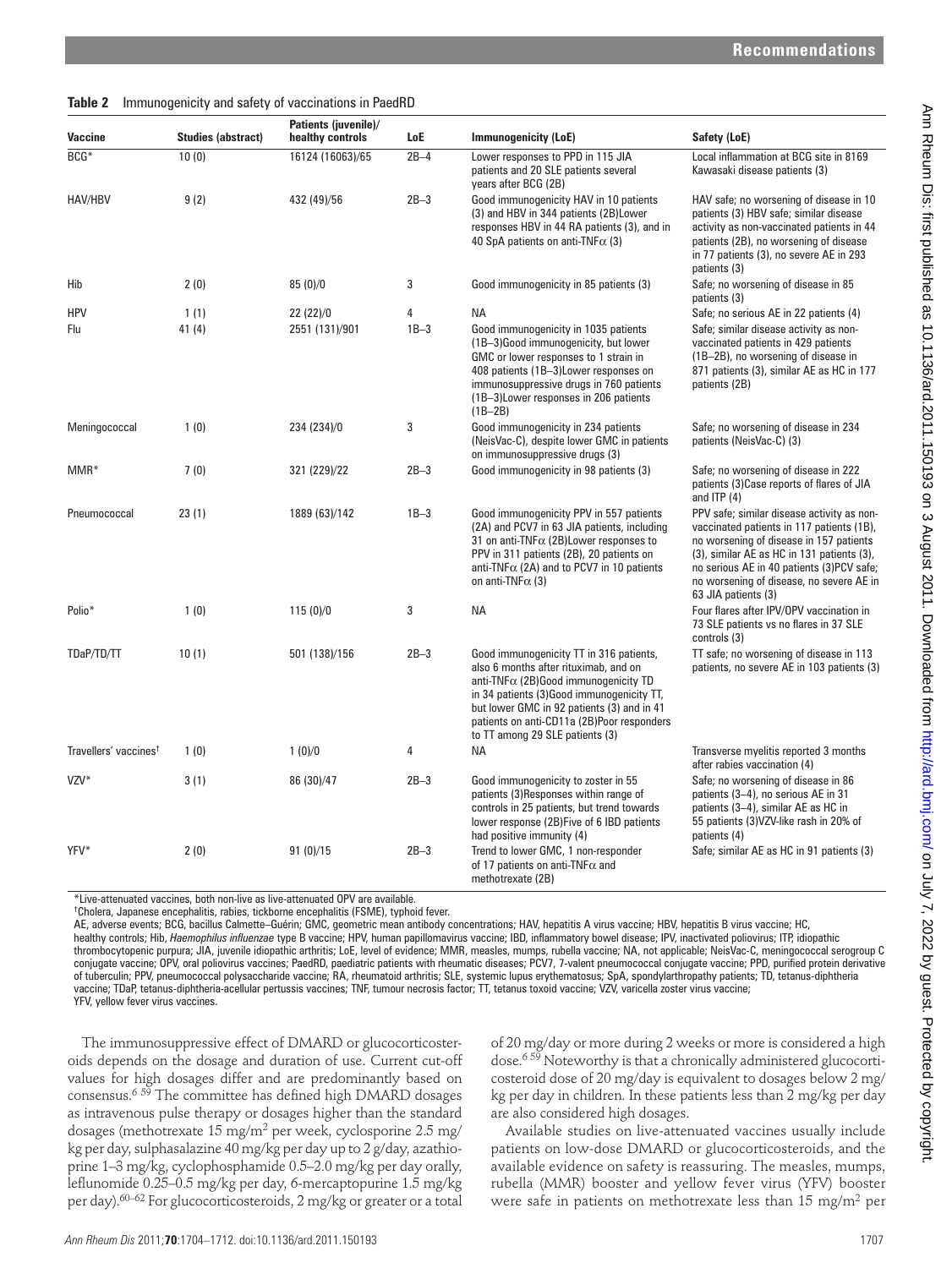## **Table 3** Recommendations with grade of recommendation and Delphi score on agreement among experts

|                |                                                                                                                                                                                                                                                                                                                                                                                                                                                                                                                                                                                                                                                                                                                                                                                                                                                                                                                                                                 |                                                                                                                                                                                                                                                                                    | Grade  | (mean (SD))          |
|----------------|-----------------------------------------------------------------------------------------------------------------------------------------------------------------------------------------------------------------------------------------------------------------------------------------------------------------------------------------------------------------------------------------------------------------------------------------------------------------------------------------------------------------------------------------------------------------------------------------------------------------------------------------------------------------------------------------------------------------------------------------------------------------------------------------------------------------------------------------------------------------------------------------------------------------------------------------------------------------|------------------------------------------------------------------------------------------------------------------------------------------------------------------------------------------------------------------------------------------------------------------------------------|--------|----------------------|
|                | <b>IMMUNOSUPPRESSIVE DRUGS</b>                                                                                                                                                                                                                                                                                                                                                                                                                                                                                                                                                                                                                                                                                                                                                                                                                                                                                                                                  |                                                                                                                                                                                                                                                                                    |        |                      |
| 1              | When indicated according to national guidelines*, non-live vaccines can be administered to PaedRD using glucocorticosteroids,<br>DMARDs and/or anti-TNF $\alpha$ therapy.                                                                                                                                                                                                                                                                                                                                                                                                                                                                                                                                                                                                                                                                                                                                                                                       |                                                                                                                                                                                                                                                                                    | С      | 9.8(0.4)             |
| 2              | To assure adequate immune responses, it is recommended to determine pathogen-specific antibody concentrations after vaccination in<br>all PaedRD on high-dose glucocorticosteroids <sup>†</sup> (≥2 mg/kg or ≥20 mg/day for ≥2 weeks) or on rituximab. Measuring pathogen-specific<br>antibody concentrations can be considered in patients on anti-TNF $\alpha$ treatment.                                                                                                                                                                                                                                                                                                                                                                                                                                                                                                                                                                                     |                                                                                                                                                                                                                                                                                    | С      | 8.4(2.9)             |
| 3              | In patients with an indication for pneumococcal or influenza vaccination, it is recommended to vaccinate prior to rituximab use whenever<br>possible.                                                                                                                                                                                                                                                                                                                                                                                                                                                                                                                                                                                                                                                                                                                                                                                                           |                                                                                                                                                                                                                                                                                    | С      | 9.8(0.6)             |
| 4              | In PaedRD with a contaminated wound, it is suggested to administer tetanus immunoglobulin to those patients treated with rituximab in<br>the past 6 months, since responses to TT vaccination can be reduced.                                                                                                                                                                                                                                                                                                                                                                                                                                                                                                                                                                                                                                                                                                                                                   |                                                                                                                                                                                                                                                                                    | D      | 9.6(0.9)             |
| 5              | To assure adequate immune responses, it is recommended to determine pneumococcal strain-specific antibody concentrations after the<br>PPV23 in PaedRD on methotrexate at time of vaccination.                                                                                                                                                                                                                                                                                                                                                                                                                                                                                                                                                                                                                                                                                                                                                                   |                                                                                                                                                                                                                                                                                    | C      | 7.9(3.4)             |
| 6              | <b>LIVE-ATTENUATED VACCINES</b><br>Until more data are available, it is recommended to withhold live-attenuated vaccines in patients on high-dose DMARD, <sup>†</sup> high-dose<br>glucocorticosteroids <sup>†</sup> or biological agents. However, vaccination can be considered on a case-to-case basis weighing the risk of infections<br>vs the hypothetical risk of inducing infections by vaccination.                                                                                                                                                                                                                                                                                                                                                                                                                                                                                                                                                    |                                                                                                                                                                                                                                                                                    | D      | 9.2(0.9)             |
| $\overline{7}$ | It is recommended to adhere to national vaccination guidelines for live-attenuated vaccines in PaedRD unless patients are on high-dose<br>DMARD, <sup>†</sup> high-dose glucocorticosteroids <sup>†</sup> or biological agents. Boosters vaccinations against VZV, MMR and YFV can be considered in<br>patients on methotrexate $<$ 15 mg/m <sup>2</sup> /week or low-dose glucocorticosteroids.                                                                                                                                                                                                                                                                                                                                                                                                                                                                                                                                                                |                                                                                                                                                                                                                                                                                    | С      | 8.9(1.5)             |
| 8              | It is recommended to withhold BCG vaccination during active Kawasaki disease.                                                                                                                                                                                                                                                                                                                                                                                                                                                                                                                                                                                                                                                                                                                                                                                                                                                                                   |                                                                                                                                                                                                                                                                                    | С      | 9.5(0.9)             |
| 9              | It is recommended to assess VZV infection and vaccination history in PaedRD, especially in those patients anticipating high-dose<br>immunosuppressive therapy <sup>†</sup> or biologicals. In case of a negative history for VZV infection or vaccination, VZV vaccine should be<br>considered, ideally before initiation of immunosuppressive therapy. <sup>#</sup><br><b>NON-LIVE VACCINES</b>                                                                                                                                                                                                                                                                                                                                                                                                                                                                                                                                                                |                                                                                                                                                                                                                                                                                    | D      | 9.2(1.2)             |
| 10<br>11       | The TT vaccine should be administered to patients with juvenile SLE and JIA according to the national vaccination guidelines.<br>It is recommended to adhere to national vaccination quidelines* for vaccination against hepatitis B virus, tetanus, diphtheria, pertussis,<br>Hib, pneumococci and meningococci in PaedRD.                                                                                                                                                                                                                                                                                                                                                                                                                                                                                                                                                                                                                                     |                                                                                                                                                                                                                                                                                    | B<br>C | 9.8(0.6)<br>9.8(0.6) |
| 12             | It is recommended to adhere to national vaccination guidelines* for vaccination against hepatitis A virus, poliovirus, Japanese encephalitis,<br>typhoid fever, rabies, cholera or tickborne encephalitis in PaedRD.                                                                                                                                                                                                                                                                                                                                                                                                                                                                                                                                                                                                                                                                                                                                            |                                                                                                                                                                                                                                                                                    | D      | 8.9(1.8)             |
| 13             | Annual influenza vaccination should be considered in all PaedRD.                                                                                                                                                                                                                                                                                                                                                                                                                                                                                                                                                                                                                                                                                                                                                                                                                                                                                                |                                                                                                                                                                                                                                                                                    | D      | 8.4(2.2)             |
| 14             | In the case vaccinations against Hib, pneumococci and meningococci are not included in the national vaccination programmes*, these<br>vaccinations are recommended for PaedRD with low complement levels or functional asplenia. These vaccinations can be considered in<br>patients on high-dose immunosuppressive drugs <sup>†</sup> or biological agents before therapy. <sup>‡</sup>                                                                                                                                                                                                                                                                                                                                                                                                                                                                                                                                                                        |                                                                                                                                                                                                                                                                                    | D      | 9.3(1.6)             |
| 15             | It is recommended to adhere to national vaccination guidelines* for vaccination against HPV in PaedRD. Given the higher risk of HPV                                                                                                                                                                                                                                                                                                                                                                                                                                                                                                                                                                                                                                                                                                                                                                                                                             |                                                                                                                                                                                                                                                                                    | D      | 9.2(1.6)             |
|                | infection in female SLE patients, these patients should be advised to be vaccinated in the adolescence. However, physicians should be<br>vigilant on potential thromboembolic events.<br>*National vaccination guidelines worldwide can be found on http://apps.who.int/immunization monitoring/en/globalsummary/scheduleselect.cfm.<br>†High-dose DMARD are defined as intravenous pulse therapy, cyclosporine >2.5 mg/kg per day, sulphasalazine >40 mg/kg per day or 2 g/day, azathioprine >3 mg/kg,<br>cyclophosphamide orally >2.0 mg/kg per day, leflunomide >0.5 mg/kg per day, or 6-mercaptopurine >1.5 mg/kg per day. High-dose glucocorticosteroids are dosages ≥2 mg/kg or<br>≥20 mg/day for 2 weeks or more. In patients chronically treated with 20 mg/day glucocorticosteroids, dosages below 2 mg/kg per day are also considered high dosages.<br><sup>‡</sup> Generally 2-4 weeks is recommended before immunosuppressive therapy is commenced. |                                                                                                                                                                                                                                                                                    |        |                      |
|                | BCG, bacillus Calmette-Guérin; DMARD, disease-modifying antirheumatic drugs; Hib, Haemophilus influenzae type B; HPV, human papillomavirus; JIA, juvenile idiopathic arthritis;<br>MMR, measles, mumps, rubella; PaedRD, paediatric patients with rheumatic diseases; PPV23, 23-valent pneumococcal polysaccharide; RC, recommendation; SLE, systemic lupus<br>erythematosus; TNF, tumour necrosis factor; TT, tetanus toxoid; VZV, varicella zoster virus; YFV, yellow fever virus.                                                                                                                                                                                                                                                                                                                                                                                                                                                                            |                                                                                                                                                                                                                                                                                    |        |                      |
|                | week (n=118), various DMARD (sulphasalazine, leflunomide,<br>cyclosporine, cyclophosphamide), anti-TNFα (n=28) and ritux-<br>imab (n=3). <sup>35 63-65</sup> Similarly, primary varicella zoster virus (VZV)                                                                                                                                                                                                                                                                                                                                                                                                                                                                                                                                                                                                                                                                                                                                                    | In contrast to one case report of a flare systemic JIA after<br>rubella vaccination, larger studies failed to find this association. <sup>66</sup><br>In two studies including 15 and 207 JIA patients, respectively,                                                              |        |                      |
|                | vaccination did not induce severe adverse events or disease<br>flares in 25 PaedRD patients on glucocorticosteroids, methotrex-                                                                                                                                                                                                                                                                                                                                                                                                                                                                                                                                                                                                                                                                                                                                                                                                                                 | MMR booster vaccination did not increase disease activity, not<br>even when using regular methotrexate dosages and low-dose                                                                                                                                                        |        |                      |
|                | ate, and/or various DMARD. <sup>17</sup> Data on patients on high-dose<br>glucocorticosteroids, high-dose DMARD or biological agents<br>are scarce. Therefore, the committee considers it prudent to                                                                                                                                                                                                                                                                                                                                                                                                                                                                                                                                                                                                                                                                                                                                                            | glucocorticosteroids. <sup>63</sup> <sup>64</sup> MMR booster showed good immuno-<br>genicity in 10 JIA patients, irrespective of regular methotrexate<br>dosages and etanercept. <sup>63</sup>                                                                                    |        |                      |
|                | withhold these vaccines in such patients until more data are<br>available.                                                                                                                                                                                                                                                                                                                                                                                                                                                                                                                                                                                                                                                                                                                                                                                                                                                                                      | More studies are required before recommendations on pri-<br>mary vaccinations with live-attenuated vaccines can be made.                                                                                                                                                           |        |                      |
|                | It is recommended to adhere to national vaccination guidelines for<br>live-attenuated vaccines in PaedRD patients unless patients are on                                                                                                                                                                                                                                                                                                                                                                                                                                                                                                                                                                                                                                                                                                                                                                                                                        | The primary VZV vaccination was studied in 25 PaedRD<br>patients, of whom all were on methotrexate treatment (mean                                                                                                                                                                 |        |                      |
|                | high-dose DMARD, high-dose glucocorticosteroids or biological agents.<br>Booster vaccinations against VZV, MMR and yellow fever can be con-<br>sidered in patients on methotrexate less than 15 mg/m/per week or low-<br>dose glucocorticosteroids.                                                                                                                                                                                                                                                                                                                                                                                                                                                                                                                                                                                                                                                                                                             | dose $16.4 \text{ mg/m}^2$ per week) and 13 patients were on glucocorti-<br>costeroids (0.1–0.7 mg/kg per day). The response rate was 50%<br>in patients versus 72% in 18 healthy controls. No severe adverse<br>events, generalised varicella infection, herpes zoster or worsen- |        |                      |
|                | MMR and VZV vaccinations can be given safely and effi-<br>caciously when PaedRD patients are not immunosuppressed<br>as a result of treatment. In addition, evidence supports the                                                                                                                                                                                                                                                                                                                                                                                                                                                                                                                                                                                                                                                                                                                                                                               | ing of disease activity were reported. <sup>17</sup> Adequate immunogenic-<br>ity was found in 28 patients with SLE and six with inflammatory<br>bowel disease after VZV booster vaccination. <sup>67 68</sup>                                                                     |        |                      |
|                | safety of VZV, MMR and YFV booster vaccines in patients<br>on methotrexate less than 15 mg/m <sup>2</sup> per week or low-dose<br>glucocorticosteroids. <sup>17 63-65</sup>                                                                                                                                                                                                                                                                                                                                                                                                                                                                                                                                                                                                                                                                                                                                                                                     | No severe adverse events were seen after YFV booster in 91<br>adult patients with rheumatic disease on various amounts of<br>immunosuppressive drugs, including 26 patients on biological                                                                                          |        |                      |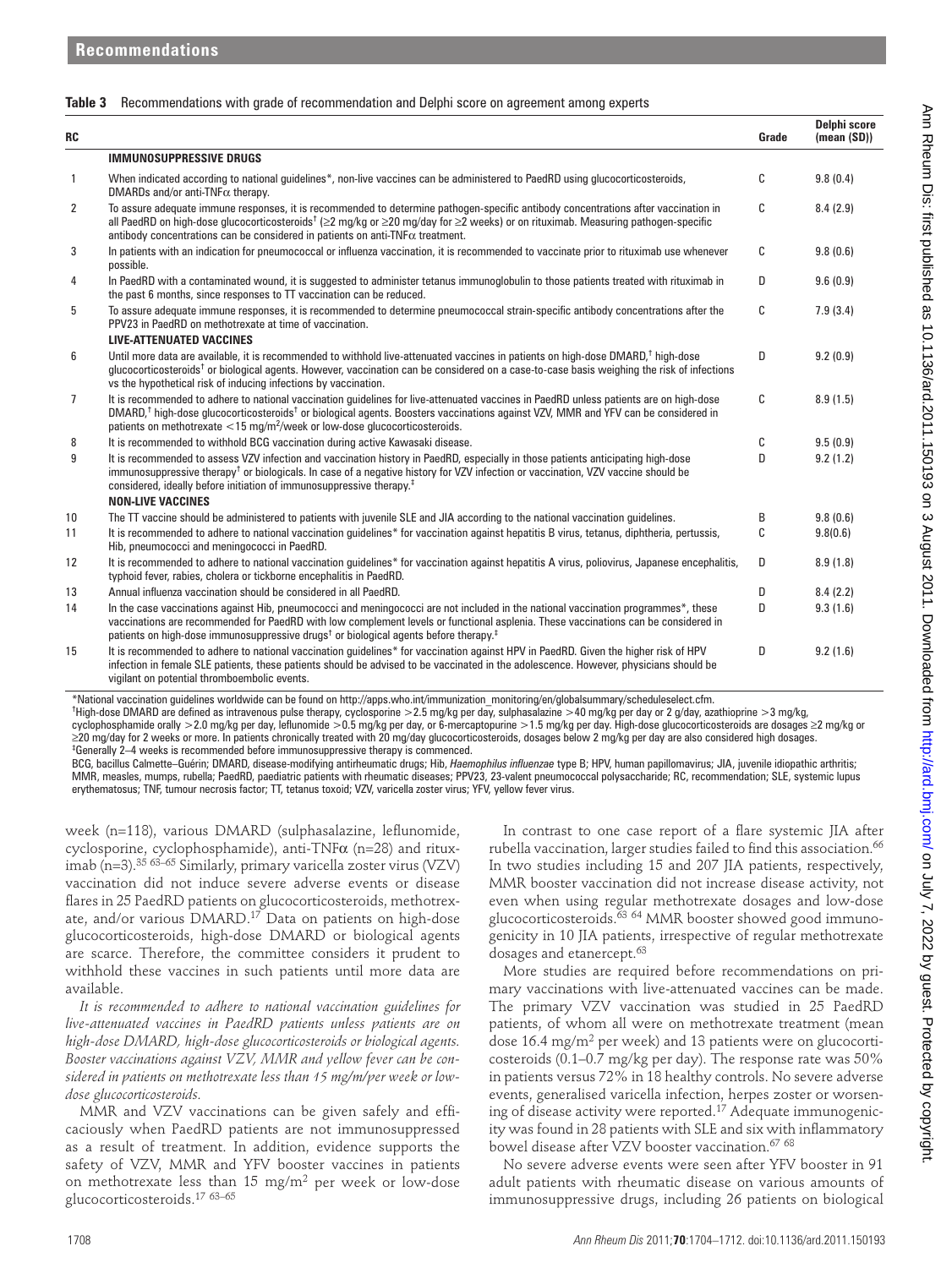agents.<sup>35 65</sup> Effects on disease activity are unknown. The immunogenicity of YFV booster vaccination was good, although responses were reduced in patients on  $\text{TNF}\alpha$  blocking agents. 65

The risk of contracting tuberculosis is increased in patients treated with immunosuppressive drugs, especially TNFαblocking agents.<sup>69–78</sup> Bacillus Calmette–Guérin (BCG) vaccination should be administered before initiating immunosuppressive drugs.<sup>79 80</sup> The safety of BCG vaccination has not been studied. Regarding efficacy, reduced induration sizes to the tuberculin skin test were found in 115 JIA and 20 SLE patients on low-dose immunosuppressive drugs. 81 82

*It is recommended to withhold BCG vaccination during active Kawasaki disease.*

This recommendation is supported by literature describing local inflammation at the BCG vaccination site in 37-50% of 15805 Kawasaki patients. 83–88

*It is recommended to assess VZV infection and vaccination history in PaedRD patients, especially in those patients anticipating high-dose immunosuppressive therapy or biological agents. In case of a negative history for VZV infection or vaccination, VZV vaccine should be considered, ideally beforethe initiation of immunosuppressive therapy.*

Case reports exist of severe disseminated primary VZV infections or zoster infections in patients on anti-TNFα therapy or methotrexate. 89-91 VZV vaccination has been proved beneficial in immunocompromised juvenile leukaemia patients and HIV patients. 92 93 Based on the above, we suggest assessing VZV infection or vaccination status in all PaedRD patients, especially in those anticipating immunosuppressive treatment or biological agents. In case of a negative or inconclusive history for chickenpox or VZV vaccination, VZV vaccine should be considered, ideally before the initiation of immunosuppressive therapy or biological agents. Current consensus-based guidelines recommend to wait at least 2–4 weeks before starting treatment.<sup>6 92</sup>

#### **Non-live composite vaccines**

*It is recommended to adhere to national vaccination guidelines for vaccination against cholera, diphtheria, Haemophilus influenzae type B (Hib), hepatitis A virus (HAV), HBV, Japanese encephalitis, pertussis, pneumococci, poliovirus and meningococci, rabies, tetanus, tickborne encephalitis and typhoid fever, in PaedRD patients.*

Based on the evidence supporting the safety and immunogenicity of non-live composite vaccines, the committee recommends adhering to national vaccination programmes. Evidence strongly supported the safety and immunogenicity of TT vaccination in juvenile SLE and JIA patients, even when using immunosuppressive drugs. 45 94 95 Most studies supported the safety and immunogenicity of diphtheria, 95 Hib, 96 97 HAV, 98 HBV, 26 53 98–102 PPV, 27 51 52 54 103–106 pneumococcal conjugate<sup>16 53</sup> and meningococcal conjugate vaccines.<sup>107</sup> Four SLE flares were described after polio vaccination in a retrospective analysis. 10 Well-controlled prospective studies were not available. Data for vaccination against cholera, Japanese encephalitis, tickborne encephalitis and typhoid fever were lacking. 108 INER (and the international control of the international control of the international control of the international control of the international control of the international control of the international control of the in

Annual influenza vaccination should be considered in all PaedRD *patients*

General recommendations state that children that are 'immunosuppressed' should receive annual inactivated influenza vac $cinations.<sup>7</sup>$  As 'immunosuppressed' is not further specified, the question arises as to whether PaedRD patients are at higher risk of (complications of) flu infection. Two large retrospective studies showed an increased risk of flu in older patients with

rheumatic diseases and a beneficial effect of vaccination on admission for pneumonia/flu or death.<sup>109 110</sup>

Seasonal influenza vaccination was safe and immunogenic in adult and PaedRD patients. 19–25 28–31 33 34 36–38 40 41 47 111–121 Vaccination reduced the occurrence of viral respiratory and bacterial infections after vaccination. 18 Based on the possible increased risk of (complicated) flu infections and the safety and immunogenicity of non-live flu vaccines, annual influenza vaccination can be considered in all PaedRD patients.

*If vaccinations against Hib, pneumococci and meningococci are not included in the national vaccination programmes, these vaccinations are recommended for PaedRD patients with low complement levels or functional asplenia. These vaccinations can be considered in patients on high-dose immunosuppressive drugs or biological agents before therapy.*

Patients with complement deficiencies or functional asplenia, such as some  $SLE^{122}$  and polyarticular JIA<sup>123 124</sup> patients, are at increased risk of acquiring Hib, meningococcal and pneumococcal infections. 122 Vaccinations against these pathogens are recommended when pathogen-specific antibody concentrations are insufficient.

*It is recommended to adhere to national vaccination guidelines for vaccination against human papillomavirus (HPV) in PaedRD patients. Given the higher risk of HPV infection in female SLE patients, these patients should be advised to be vaccinated in adolescence. However, physicians should be vigilant for potential thromboembolic events.*

Preliminary results showed no serious adverse events after HPV vaccination (gardasil) in 22 JIA and seronegative inflammatory arthritis patients. 125

SLE patients may have a higher risk of persistent HPV infections than healthy subjects, with a higher risk of squamous intraepithelial lesions and cervical cancer. 126–128 These data underline the necessity of protection against HPV infection in juvenile SLE patients before they become sexually active. Noteworthy is that venous thromboembolic events were reported after Gardasil vaccination. 129 Although it is uncertain whether these thromboembolic events can be attributed to HPV vaccination, vigilance after HPV vaccination in SLE patients seems warranted.<sup>130</sup><sup>131</sup>

## **DISCUSSION**

Safe and effective vaccination is crucial in PaedRD patients given the increased risks of infections. 2–5 The EULAR task force formulated 15 recommendations on vaccination in PaedRD patients. As evidence was lacking for numerous vaccines, diseases and immunosuppressive drugs, most recommendations have strength C or D.

The recommendations refer to national vaccination guidelines, as these take into consideration local epidemiology, programmatic issues, resources and policies. Worldwide, these guidelines differ considerably (http://apps.who.int/immunization\_monitoring/en/globalsummary/scheduleselect.cfm ). Vaccinations against Hib, pneumococci and meningococci, HPV and VZV are not uniformly included in national guidelines, but are considered important in the management of PaedRD patients. For these vaccines, specific recommendations were made.

Generally, the immunogenicity of vaccines is good in PaedRD patients. There are some exceptions, depending on the type and dose of immunosuppressive treatment and the type of vaccine. Methotrexate reduced responses to T-cell-independent PPV, whereas T-cell-dependent responses to conjugate and live-attenuated vaccines were good. Responses to various vaccines (flu, VZV) were reduced in patients on high-dose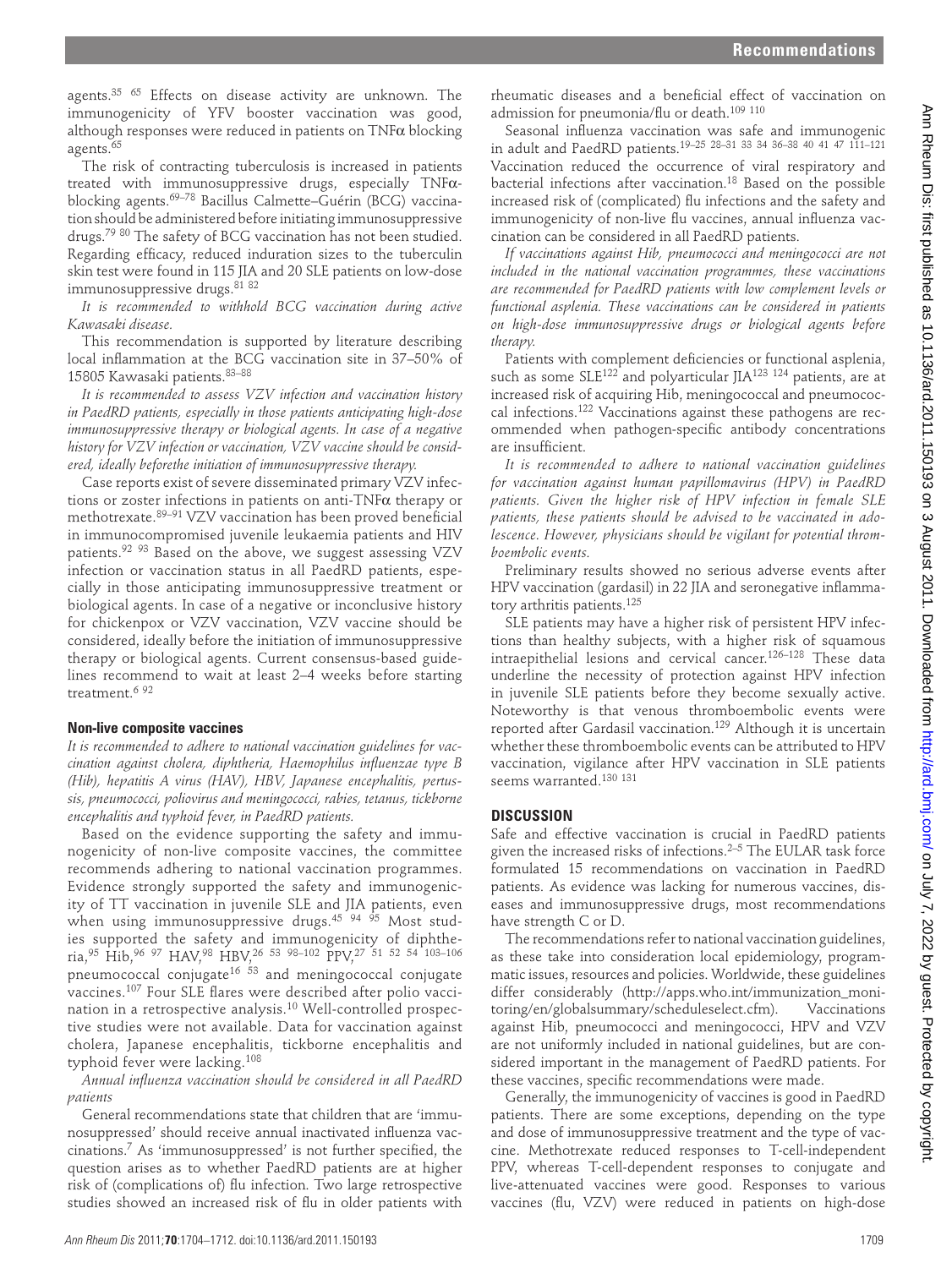glucocorticosteroids or azathioprine. Anti-TNFα did not reduce the immunogenicity of vaccines according to most controlled studies. Rituximab reduced responses to both T-cell-independent and T-cell-dependent vaccines. Offering vaccination before immunosuppressive drugs or determining antibodies may be considered in these patients. Notably, the effect of immunosuppressive drugs or disease on the persistence of antibodies after vaccination is still unknown. In addition, the effect of vaccination on the infection rate should be assessed.

Regarding safety, both disease activity and adverse events were studied. Importantly, most studies were underpowered to assess safety. Sufficiently powered safety studies are warranted. Nonetheless, non-live vaccines seem to be safe while using glucocorticosteroids (2.5–40 mg/day), methotrexate 7–25 mg/ week, other DMARD such as azathioprine, or biological agents. Limited data so far indicate that live-attenuated booster vaccines are safe in patients on regular methotrexate dosages, low-dose glucocorticosteroids and anti-TNFα therapy. Although it is sensible to withhold live-attenuated vaccines in patients on high-dose immunosuppressive drugs and biological agents, these vaccines, especially booster vaccinations, are not contraindicated as such. Primary vaccines are generally administered before the onset of rheumatic diseases, and booster vaccines may be administered when essential. 02. annex de la composició de la composició de la composició de la composició de la composició de la composició de la composició de la composició de la composició de la composició de la composició de la composició de la

Finally, these recommendations need to be updated regularly, because new evidence will become available on vaccinating PaedRD patients on immunomodulating drugs.

**Funding** This study was funded by EULAR.

#### **Competing interests** None.

 **Contributors** MWH and NMW: outline and conduct of study, literature search, appraisal and analysis of evidence, writing paper. LMOdB: literature search, appraisal and analysis of evidence, writing paper. All other authors: appraisal and analysis of evidence, review of paper

**Provenance and peer review** Not commissioned; externally peer reviewed.

Author affiliations <sup>1</sup>Department of Paediatric Immunology, Wilhelmina Children's Hospital, University Medical Centre Utrecht, Utrecht, The Netherlands 2 Department of Rheumatology and Clinical Immunology, University Medical Centre

Groningen, University of Groningen, Groningen, The Netherlands

<sup>3</sup>Vaccine Evaluation Unit, Health Protection Agency North West, Manchester Royal Infirmary, Manchester, UK

<sup>4</sup>Inflammation Sciences Research Group, School of Translational Medicine, University of Manchester, Manchester, UK

<sup>5</sup>Centre for Infectious Disease Control Netherlands, National Institute of Public Health and the Environment (RIVM), Bilthoven, The Netherlands

<sup>6</sup>Department of Paediatrics, Paediatric Rheumatology, CeReMAI, CHU de Bicêtre, University of Paris SUD, Le Kremlin Bicêtre, France

<sup>7</sup>Department of Paediatrics, University of Gothenburg, Göteborg, Sweden

<sup>8</sup>German Rheumatism Research Centre Berlin, Epidemiology Unit, Children's University Hospital Charité Berlin, Berlin, Germany

<sup>9</sup>Department of Paediatrics, Pediatria II-Reumatologia, Istituto G Gaslini, University of Genova, Genova, Italy

<sup>10</sup> Department of Paediatric Immunology, Newcastle upon Tyne Hospitals NHS Foundation Trust, Newcastle upon Tyne, UK

<sup>11</sup> Department of Paediatrics, Immunology and Rheumatology Unit, School of Medicine of Ribeirão Preto, University of São Paulo, São Paulo, Brazil

<sup>12</sup> Department of Paediatrics, Municipal Hospital St Georg Leipzig, Academic Teaching Hospital of the University of Leipzig, Leipzig, Germany

# **REFERENCES**

- 1. **Ada G.** Vaccines and vaccination. *N Engl J Med* 2001 ; **345** : 1042 53 .
- 2. **Doran MF,** Crowson CS, Pond GR, *et al.* Frequency of infection in patients with rheumatoid arthritis compared with controls: a population-based study. *Arthritis Rheum* 2002 ; **46** : 2287 – 93 .
- 3. **Fessler BJ.** Infectious diseases in systemic lupus erythematosus: risk factors, management and prophylaxis. *Best Pract Res Clin Rheumatol* 2002;16:281-91.
- 4. **Silva CAA,** Terreri MTRA, Barbosa CMPL, *et al.* Immunization consensus for children and adolescents with rheumatic diseases . *Bras J Rheumatol* 2009 ; **49** : 562 – 89 .
- 5. **Bongartz T,** Sutton AJ, Sweeting MJ, *et al.* Anti-TNF antibody therapy in rheumatoid arthritis and the risk of serious infections and malignancies: systematic review and meta-analysis of rare harmful effects in randomized controlled trials. *JAMA* 2006 ; **295** : 2275 – 85 .
- 6. BSR Clinical Affairs Committee . Vaccinations in the Immunocompromised Person: Guidelines for the Patient Taking Immunosuppressants, Steroids and the New Biologic Therapies. London: British Society for Rheumatology, 2002.
- 7. **Kroger AT,** Atkinson WL, Marcuse EK, *et al.* General recommendations on immunization: recommendations of the Advisory Committee on Immunization Practices (ACIP). *MMWR Recomm Rep* 2006;55:1-48.
- 8. **Dougados M,** Betteridge N, Burmester GR, *et al.* EULAR standardised operating procedures for the elaboration, evaluation, dissemination, and implementation of recommendations endorsed by the EULAR standing committees. *Ann Rheum Dis* 2004 ; **63** : 1172 – 6 .
- 9. **Offit PA, Hackett CJ. Addressing parents' concerns: do vaccines cause allergic or** autoimmune diseases? *Pediatrics* 2003 ; **111** : 653 – 9 .
- 10. **Schattner A.** Consequence or coincidence? The occurrence, pathogenesis and significance of autoimmune manifestations after viral vaccines. *Vaccine* 2005 ; **23** : 3876 – 86 .
- 11. **Chen RT,** Pless R, Destefano F. Epidemiology of autoimmune reactions induced by vaccination. *J Autoimmun* 2001 ; **16** : 309 – 18 .
- 12. **Molina V,** Shoenfeld Y. Infection, vaccines and other environmental triggers of autoimmunity. *Autoimmunity* 2005 ; **38** : 235 – 45 .
- 13. Update: vaccine side effects, adverse reactions, contraindications, and precautions . Recommendations of the Advisory Committee on Immunization Practices (ACIP) . *MMWR Recomm Rep* 1996 ; **45** : 1 – 35 .
- 14. **Shoenfeld Y,** Aron-Maor A. Vaccination and autoimmunity-'vaccinosis': a dangerous liaison? *J Autoimmun* 2000 ; **14** : 1 – 10 .
- 15. **Wraith DC,** Goldman M, Lambert PH. Vaccination and autoimmune disease: what is the evidence? *Lancet* 2003 ; **362** : 1659 – 66 .
- 16. **Farmaki E,** Kanakoudi-Tsakalidou F, Spoulou V, *et al.* The effect of anti-TNF treatment on the immunogenicity and safety of the 7-valent conjugate pneumococcal vaccine in children with juvenile idiopathic arthritis. *Vaccine* 2010 ; **28** : 5109 – 13 .
- 17. **Pileggi GS,** de Souza CB, Ferriani VP. Safety and immunogenicity of varicella vaccine in patients with juvenile rheumatic diseases receiving methotrexate and corticosteroids. Arthritis Care Res (Hoboken) 2010;62:1034-9.
- 18. **Stojanovich L.** Influenza vaccination of patients with systemic lupus erythematosus (SLE) and rheumatoid arthritis (RA). *Clin Dev Immunol* 2006 ; **13** : 373 – 5 .
- 19. **Abu-Shakra M,** Press J, Varsano N, et al. Specific antibody response after influenza immunization in systemic lupus erythematosus. *J Rheumatol* 2002 ; **29** : 2555 – 7 .
- 20. **Chalmers A,** Scheifele D, Patterson C, *et al.* Immunization of patients with rheumatoid arthritis against influenza: a study of vaccine safety and immunogenicity. *J Rheumatol* 1994 ; **21** : 1203 – 6 .
- 21. **Fomin I,** Caspi D, Levy V, et al. Vaccination against influenza in rheumatoid arthritis: the effect of disease modifying drugs, including TNF alpha blockers. *Ann Rheum Dis* 2006 ; **65** : 191 – 4 .
- 22. **Holvast A, Huckriede A, Wilschut J, et al. Safety and efficacy of influenza** vaccination in systemic lupus erythematosus patients with quiescent disease. *Ann Rheum Dis* 2006 ; **65** : 913 – 18 .
- 23. **Holvast A,** van Assen S, de Haan A, *et al.* Studies of cell-mediated immune responses to influenza vaccination in systemic lupus erythematosus. Arthritis Rheum 2009 ; **60** : 2438 – 47 .
- 24. **Kaine JL,** Kivitz AJ, Birbara C, *et al.* Immune responses following administration of influenza and pneumococcal vaccines to patients with rheumatoid arthritis receiving adalimumab. *J Rheumatol* 2007 ; **34** : 272 – 9 .
- 25. **Kanakoudi-Tsakalidou F,** Trachana M, Pratsidou-Gertsi P, et al. Influenza vaccination in children with chronic rheumatic diseases and long-term immunosuppressive therapy. *Clin Exp Rheumatol* 2001 ; **19** : 589 – 94 .
- 26. **Kasapçopur O,** Cullu F, Kamburoglu-Goksel A, *et al.* Hepatitis B vaccination in children with juvenile idiopathic arthritis. Ann Rheum Dis 2004;63:1128-30.
- 27. **Lipnick RN,** Karsh J, Stahl NI, *et al.* Pneumococcal immunization in patients with systemic lupus erythematosus treated with immunosuppressives. *J Rheumatol* 1985 ; **12** : 1118 – 21 .
- 28. **Lu Y,** Jacobson DL, Ashworth LA, et al. Immune response to influenza vaccine in children with inflammatory bowel disease. Am J Gastroenterol 2009;104:444-53.
- 29. **Malleson PN,** Tekano JL, Scheifele DW, et al. Influenza immunization in children with chronic arthritis: a prospective study. *J Rheumatol* 1993;20:1769-73.
- 30. **Wallin L,** Quintilio W, Locatelli F, et al. Safety and efficiency of influenza vaccination in systemic lupus erythematosus patients. Acta Reumatol Port 2009;34:498-502.
- 31. **Gelinck LB,** van der Bijl AE, Beyer WE, *et al.* The effect of anti-tumour necrosis factor alpha treatment on the antibody response to influenza vaccination. *Ann Rheum Dis* 2008 ; **67** : 713 – 16 .
- 32. **Gelinck LB,** van der Bijl AE, Visser LG, *et al.* Synergistic immunosuppressive effect of anti-TNF combined with methotrexate on antibody responses to the 23 valent pneumococcal polysaccharide vaccine. *Vaccine* 2008;26:3528-33.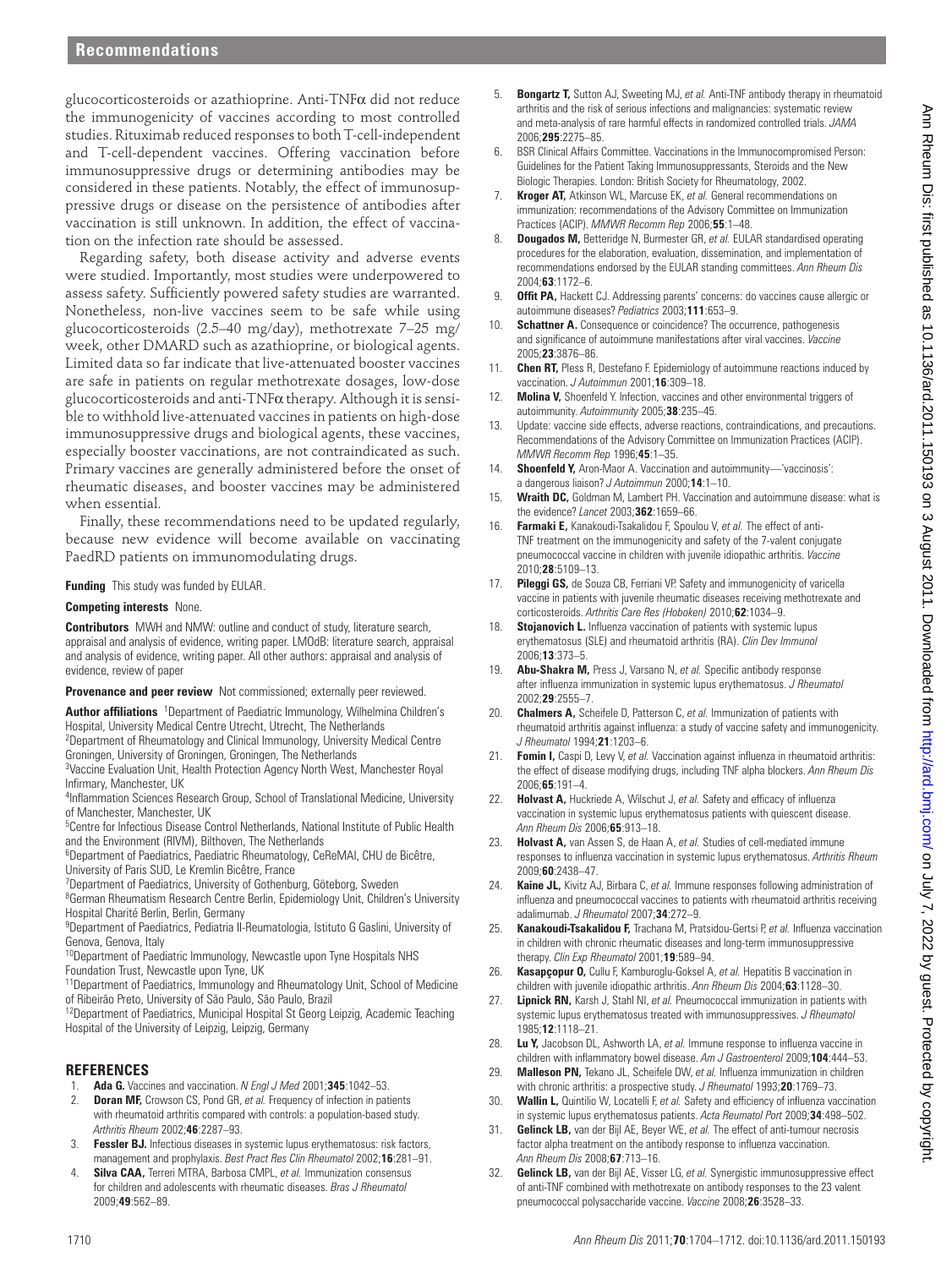- 33. **Wiesik-Szewczyk E,** Romanowska M, Mielnik P, et al. Anti-influenza vaccination in systemic lupus erythematosus patients: an analysis of specific humoral response and vaccination safety. *Clin Rheumatol* 2010;29:605-13.
- 34. **Denman EJ,** Denman AM, Greenwood BM, *et al.* Failure of cytotoxic drugs to suppress immune responses of patients with rheumatoid arthritis. *Ann Rheum Dis* 1970 ; **29** : 220 – 31 .
- 35. **Mota LMH,** Oliveira AC, Lima RAC, *et al.* Yellow fever vaccination in patients with rheumatic diseases in use of immunosuppressive drugs – occurrence of adverse events (abstract). Ann Rheum Dis 2009;68 (Suppl 3):319.
- 36. **Shinoki T,** Kikuchi M, Kaneko U, et al. Safety and response to influenza vaccine in patients with juvenile rheumatoid arthritis receiving tosilizumab . *Arthritis Rheum* 2008 ; **58** : (Suppl 9):1495
- 37. **Tsuru T,** Suzaki M, Yoshio N, et al. Immune response to influenza vaccine in patients during the treatment with tocilizumab – comparison with conventional DMARDS and TNF inhibitors (abstract). *Ann Rheum Dis* 2008;67 (Suppl 2):339
- 38. **Mamula P,** Markowitz JE, Piccoli DA, et al. Immune response to influenza vaccine in pediatric patients with inflammatory bowel disease. *Clin Gastroenterol Hepatol* 2007 ; **5** : 851 – 6 .
- 39. **Bingham CO,** 3rd, Looney RJ, Deodhar A, *et al.* Immunization responses in rheumatoid arthritis patients treated with rituximab: results from a controlled clinical trial. *Arthritis Rheum* 2010 ; **62** : 64 – 74 .
- 40. **van Assen S, Holvast A, Benne CA, et al. Humoral responses after influenza** vaccination are severely reduced in patients with rheumatoid arthritis treated with rituximab. *Arthritis Rheum* 2010 ; **62** : 75 – 81 .
- 41. **Oren S,** Mandelboim M, Braun-Moscovici Y, et al. Vaccination against influenza in patients with rheumatoid arthritis: the effect of rituximab on the humoral response. *Ann Rheum Dis* 2008 ; **67** : 937 – 41 .
- 42. **van der Kolk LE,** Baars JW, Prins MH, *et al.* Rituximab treatment results in impaired secondary humoral immune responsiveness. *Blood* 2002;100:2257-9.
- 43. **Gelinck LB,** Teng YK, Rimmelzwaan GF, *et al.* Poor serological responses upon influenza vaccination in patients with rheumatoid arthritis treated with rituximab. *Ann Rheum Dis* 2007 ; **66** : 1402 – 3 .
- 44. **Rehnberg M,** Brisslert M, Amu S, *et al.* Vaccination response to protein and carbohydrate antigens in patients with rheumatoid arthritis after rituximab treatment. *Arthritis Res Ther* 2010 ; **12** : R111 .
- 45. **Kamdar A,** Giclas PC, Myones BL. Immunologic responsiveness in patients with JIA on methotrexate and etanercept: candida skin test and tetanus vaccination (abstract) . *Arthritis Rheum* 2009 ; **60** ( Suppl 10 ): 227 .
- 46. **Kapetanovic MC,** Saxne T, Nilsson JA, et al. Influenza vaccination as model for testing immune modulation induced by anti-TNF and methotrexate therapy in rheumatoid arthritis patients. *Rheumatology (Oxford)* 2007 ; **46** : 608 – 11 .
- Kubota T, Nii T, Nanki T, et al. Anti-tumor necrosis factor therapy does not diminish the immune response to influenza vaccine in Japanese patients with rheumatoid arthritis. *Mod Rheumatol* 2007 ; **17** : 531 – 3 .
- 48. **Mease PJ,** Ritchlin CT, Martin RW, *et al.* Pneumococcal vaccine response in psoriatic arthritis patients during treatment with etanercept. *J Rheumatol* 2004 ; **31** : 1356 – 61 .
- 49. **Nii T,** Kubota T, Nanki T, et al. Reevaluation of antibody titers 1 year after influenza vaccination in patients with rheumatoid arthritis receiving TNF blockers. *Mod Rheumatol* 2009 ; **19** : 216 – 18 .
- 50. **Visvanathan S,** Keenan GF, Baker DG, *et al.* Response to pneumococcal vaccine in patients with early rheumatoid arthritis receiving infliximab plus methotrexate or methotrexate alone. *J Rheumatol* 2007:34:952-7
- 51. **Melmed GY,** Agarwal N, Frenck RW, *et al.* Immunosuppression impairs response to pneumococcal polysaccharide vaccination in patients with inflammatory bowel disease. *Am J Gastroenterol* 2010 ; **105** : 148 – 54 .
- 52. **Kapetanovic MC,** Saxne T, Sjöholm A, et al. Influence of methotrexate, TNF blockers and prednisolone on antibody responses to pneumococcal polysaccharide vaccine in patients with rheumatoid arthritis. *Rheumatology (Oxford)* 2006 ; **45** : 106 – 11 .
- 53. **Salinas FG,** De Rycke L, Cantaert T, *et al.* TNF blockade impairs T cell dependent antibody responses (abstract). Ann Rheum Dis 2009;68 (Suppl 3):238
- 54. **Krueger JG,** Ochs HD, Patel P, *et al.* Effect of therapeutic integrin (CD11a) blockade with efalizumab on immune responses to model antigens in humans: results of a randomized, single blind study. *J Invest Dermatol* 2008;128:2615-24.
- 55. **Tay L,** Leon F, Vratsanos G, *et al.* Vaccination response to tetanus toxoid and 23-valent pneumococcal vaccines following administration of a single dose of abatacept: a randomized, open-label, parallel group study in healthy subjects. *Arthritis Res Ther* 2007 ; **9** : R38 .
- 56. **McInnes I,** Kavanaugh A, Krueger GG, *et al.* Golimumab, a new human TNF-alpha antibody, administered every 4 weeks as a subcutaneous injection in psoriatic arthritis: response to pneumococcal vaccine in the randomized, placebo-controlled, Go-Reveal Study (abstract). Ann Rheum Dis 2008;67 (Suppl 2):529.
- 57. **O'dell JR,** Gilg J, Palmer W, *et al.* Pneumococcal vaccine in rheumatoid arthritis. *J Clin Rheumatol* 1996 ; **2** : 59 – 63 .
- 58. Advisory Committee on Immunization Practices . Preventing pneumococcal disease among infants and young children. Recommendations of the Advisory Committee on Immunization Practices (ACIP) . *MMWR Recomm Rep* 2000 ; **49** : 1 – 35 .
- 59. Recommendations of the Advisory Committee on Immunization Practices (ACIP): use of vaccines and immune globulins for persons with altered immunocompetence . *MMWR Recomm Rep* 1993:42:1-18
- 60. **Hashkes PJ,** Laxer RM. Medical treatment of juvenile idiopathic arthritis. *JAMA* 2005 ; **294** : 1671 – 84 .
- 61. **Murray KJ,** Lovell DJ. Advanced therapy for juvenile arthritis. *Best Pract Res Clin Rheumatol* 2002 ; **16** : 361 – 78 .
- 62. **Silverman E,** Mouy R, Spiegel L, et al. Leflunomide or methotrexate for juvenile rheumatoid arthritis. *N Engl J Med* 2005 ; **352** : 1655 – 66 .
- 63. **Borte S,** Liebert UG, Borte M, et al. Efficacy of measles, mumps and rubella revaccination in children with juvenile idiopathic arthritis treated with methotrexate and etanercept. Rheumatology (Oxford) 2009;48:144-8.
- 64. **Heijstek MW,** Pileggi GC, Zonneveld-Huijssoon E, *et al.* Safety of measles, mumps and rubella vaccination in juvenile idiopathic arthritis. *Ann Rheum Dis* 2007 ; **66** : 1384 – 7 .
- 65. **Scheinberg M,** Guedes-Barbosa LS, Mangueira C, *et al.* Yellow fever revaccination during infliximab therapy. Arthritis Care Res (Hoboken) 2010;62:896-8.
- 66. **Korematsu S,** Miyahara H, Kawano T, *et al.* A relapse of systemic type juvenile idiopathic arthritis after a rubella vaccination in a patient during a long-term remission period. *Vaccine* 2009;27:5041-2.
- 67. **Barbosa CMP,** Terreri MT, Len CA, *et al.* Varicella vaccine in children and adolescents with systemic lupus erythematosus (SLE) – immunogenicity and safety [abstract] . *Arthritis Rheum* 2009 ; **60** ( Suppl 10 ): 1521 .
- 68. Lu Y, Bousvaros A. Varicella vaccination in children with inflammatory bowel disease receiving immunosuppressive therapy. *J Pediatr Gastroenterol Nutr* 2010 ; **50** : 562 – 5 .
- 69. **Atzeni F,** Bendtzen K, Bobbio-Pallavicini F, *et al.* Infections and treatment of patients with rheumatic diseases. *Clin Exp Rheumatol* 2008:26(1 Suppl 48):S67-73.
- 70. **Askling J,** Fored CM, Brandt L, *et al.* Risk and case characteristics of tuberculosis in rheumatoid arthritis associated with tumor necrosis factor antagonists in Sweden. *Arthritis Rheum* 2005 ; **52** : 1986 – 92 .
- 71. **Brassard P,** Lowe AM, Bernatsky S, *et al.* Rheumatoid arthritis, its treatments, and the risk of tuberculosis in Quebec, Canada. *Arthritis Rheum* 2009 **61** : 300-4
- 72. **Brassard P,** Kezouh A, Suissa S. Antirheumatic drugs and the risk of tuberculosis. *Clin Infect Dis* 2006 ; **43** : 717 – 22 .
- 73. **Gómez-Reino JJ,** Carmona L, Valverde VR, *et al.* Treatment of rheumatoid arthritis with tumor necrosis factor inhibitors may predispose to significant increase in tuberculosis risk: a multicenter active-surveillance report. *Arthritis Rheum* 2003 ; **48** : 2122 – 7 .
- 74. **Kim HA,** Yoo CD, Baek HJ, *et al.* Mycobacterium tuberculosis infection in a corticosteroid-treated rheumatic disease patient population. *Clin Exp Rheumatol* 1998 ; **16** : 9 – 13 .
- 75. **Sayarlioglu M,** Inanc M, Kamali S, *et al.* Tuberculosis in Turkish patients with systemic lupus erythematosus: increased frequency of extrapulmonary localization. *Lupus* 2004 ; **13** : 274 – 8 .
- 76. **Seong SS,** Choi CB, Woo JH, *et al.* Incidence of tuberculosis in Korean patients with rheumatoid arthritis (RA): effects of RA itself and of tumor necrosis factor blockers. *J Rheumatol* 2007 ; **34** : 706 – 11 .
- **Tam LS,** Leung CC, Ying SK, et al. Risk of tuberculosis in patients with rheumatoid arthritis in Hong Kong – the role of TNF blockers in an area of high tuberculosis burden. *Clin Exp Rheumatol* 2010;28:679-85.
- 78. **Tam LS,** Li EK, Wong SM, *et al.* Risk factors and clinical features for tuberculosis among patients with systemic lupus erythematosus in Hong Kong. *Scand J Rheumatol* 2002 ; **31** : 296 – 300 .
- 79. **Lovell DJ,** Reiff A, Ilowite NT, et al. Safety and efficacy of up to eight years of continuous etanercept therapy in patients with juvenile rheumatoid arthritis. *Arthritis Rheum* 2008 ; **58** : 1496 – 504 .
- 80. **Ruperto N,** Lovell DJ, Quartier P, et al. Long-term safety and efficacy of abatacept in children with juvenile idiopathic arthritis. Arthritis Rheum 2010;62:1792-802.
- 81. **Abe T,** Homma M. Immunological reactivity in patients with systemic lupus erythematosus. Humoral antibody and cellular immune responses. *Acta Rheumatol Scand* 1971 ; **17** : 35 – 46 .
- 82. **Kiray E,** Kasapcopur O, Bas V, *et al.* Purified protein derivative response in juvenile idiopathic arthritis. *J Rheumatol* 2009;36:2029-32.
- 83. **Weinstein M.** Inflammation at a previous inoculation site: an unusual presentation of Kawasaki disease. *Can Med Assoc J* 2006 ; **174** : 459 – 60 .
- 84. **Uehara R,** Igarashi H, Yashiro M, *et al.* Kawasaki disease patients with redness or crust formation at the Bacille Calmette–Guérin inoculation site. *Pediatr Infect Dis J* 2010 ; **29** : 430 – 3 .
- 85. **Kuniyuki S,** Asada M. An ulcerated lesion at the BCG vaccination site during the course of Kawasaki disease. *J Am Acad Dermatol* 1997 ; **37** : 303 – 4 .
- 86. **Hsu YH,** Wang YH, Hsu WY, *et al.* Kawasaki disease characterized by erythema and induration at the Bacillus Calmette–Guérin and purified protein derivative inoculation sites. *Pediatr Infect Dis J* 1987 ; **6** : 576 – 8 .
- 87. **Chalmers D,** Corban JG, Moore PP. BCG site inflammation: a useful diagnostic sign in incomplete Kawasaki disease. *J Paediatr Child Health* 2008;44:525-6.
- 88. **Antony D,** Jessy PL. Involvement of BCG scar in Kawasaki disease. *Indian Pediatr* 2005 ; **42** : 83 – 4 .